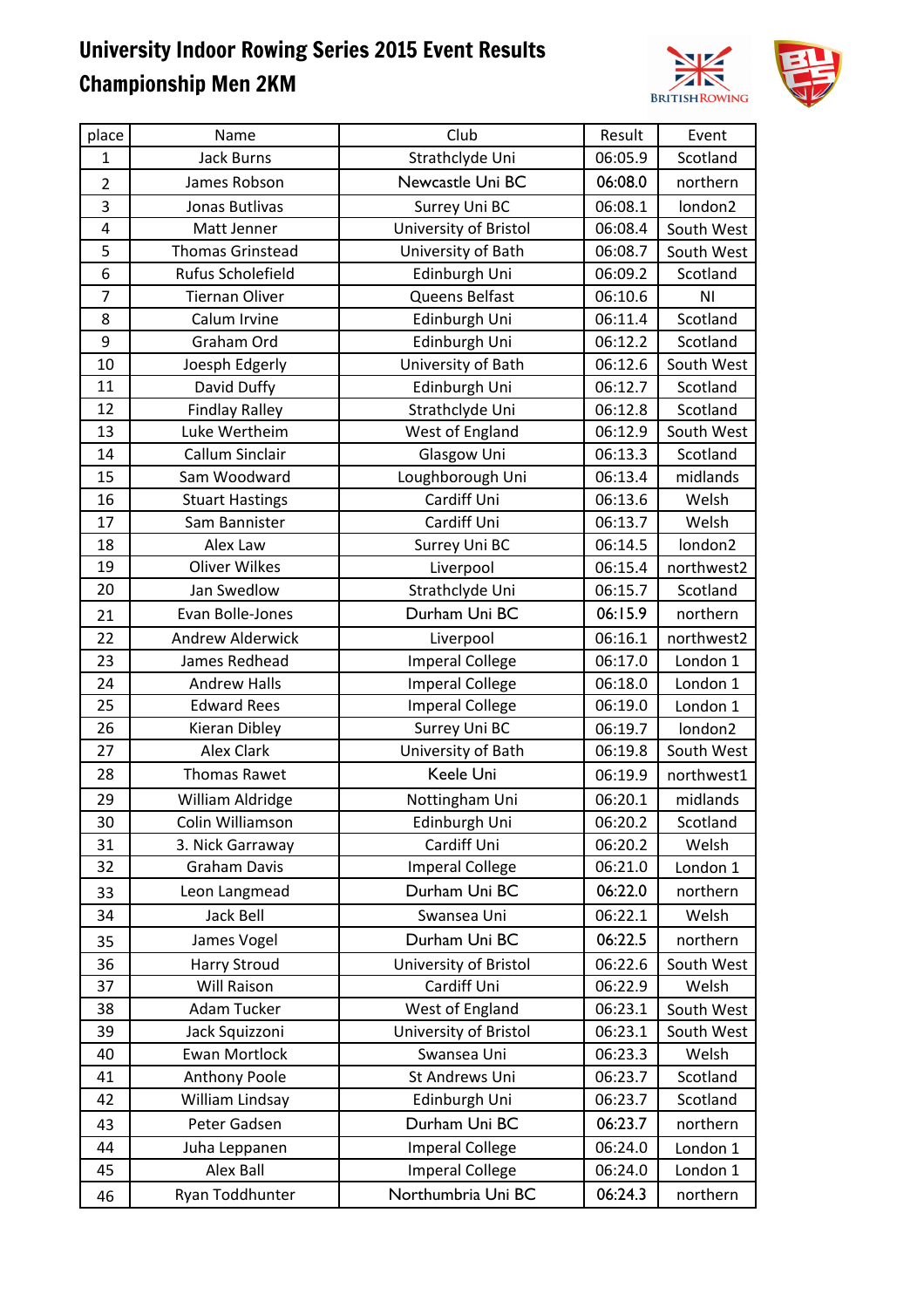

| 47 | Henry Young             | University of Bath             | 06:24.6 | South West     |
|----|-------------------------|--------------------------------|---------|----------------|
| 48 | Kieran Tierney          | Edinburgh Uni                  | 06:24.8 | Scotland       |
| 49 | Michael May             | Heriot Watt Uni                | 06:25.2 | Scotland       |
| 50 | Alex Lamb               | University of Bristol          | 06:25.3 | South West     |
| 51 | Keir Salter             | University of Bristol          | 06:25.4 | South West     |
| 52 | Sam Harn                | Bangor                         | 06:25.4 | northwest2     |
| 53 | Andrew Aitchison        | Durham Uni BC                  | 06:25.4 | northern       |
| 54 | <b>Henning Spreck</b>   | <b>St Andrews Uni</b>          | 06:25.5 | Scotland       |
| 55 | <b>Oliver Dent</b>      | <b>Imperal College</b>         | 06:26.0 | London 1       |
| 56 | Aaron Nicholson         | Glasgow Uni                    | 06:26.2 | Scotland       |
| 57 | Luke Gwenter            | University of Bath             | 06:26.2 | South West     |
| 58 | <b>Thomas Bright</b>    | University of Bath             | 06:26.8 | South West     |
| 59 | Joe Johansen            | Durham Uni BC                  | 06:26.8 | northern       |
| 60 | Phillip Doyle           | Queens Belfast                 | 06:26.9 | N <sub>l</sub> |
| 61 | James Moore             | University College London      | 06:27.0 | London 1       |
| 62 | James Moore             | University College London      | 06:27.0 | London 1       |
| 63 | Alex Murphy             | Royal Hollaway                 | 06:27.1 | Central        |
| 64 | Josh Cullen             | Southampton Uni BC             | 06:27.1 | southcoast     |
| 65 | Will Toogood            | Durham Uni BC                  | 06:27.1 | northern       |
| 66 | Sam Davenport           | Cardiff Uni                    | 06:27.9 | Welsh          |
| 67 | <b>William Cranston</b> | Royal Hollaway                 | 06:28.1 | Central        |
| 68 | Jozef Pavlica           | Solent Uni BC                  | 06:28.1 | southcoast     |
| 69 | James Chamberlain       | Cardiff Uni                    | 06:28.2 | Welsh          |
| 70 | Alex Heslop             | University of Bristol          | 06:28.5 | South West     |
| 71 | James Hall              | University of Bath             | 06:28.7 | South West     |
| 72 | Daniel Gorekin          | Durham Uni BC                  | 06:28.7 | northern       |
| 73 | Jacob Chapman           | Reading Uni                    | 06:29.4 | Central        |
| 74 | Lanty Chafer            | Solent Uni BC                  | 06:29.4 | southcoast     |
| 75 | James Everett           | Reading Uni                    | 06:30.2 | Central        |
| 76 | Matthew Brushwood       | Solent Uni BC                  | 06:30.2 | southcoast     |
| 77 | <b>Tom Campbell</b>     | Northumbria Uni BC             | 06:30.4 | northern       |
| 78 | Aran Garrod             | St Andrews Uni                 | 06:30.5 | Scotland       |
| 79 | James Simpson           | Durham Uni BC                  | 06:30.6 | northern       |
| 80 | Robbie Schofield        | <b>Sheffield University BC</b> | 06:30.7 | Yorkshire1     |
| 81 | Rob Hall                | Edinburgh Uni                  | 06:30.8 | Scotland       |
| 82 | <b>Isaac Piano</b>      | Glasgow Uni                    | 06:30.9 | Scotland       |
| 83 | James Hobbs             | Cardiff Uni                    | 06:31.1 | Welsh          |
| 84 | <b>Edward Brewin</b>    | <b>Sheffield University BC</b> | 06:31.8 | Yorkshire1     |
| 85 | <b>Charlie Evans</b>    | West of England                | 06:32.2 | South West     |
| 86 | Liam McLaughlin         | Nottingham Uni                 | 06:32.8 | midlands       |
| 87 | <b>Adam Thomas</b>      | Leicester Uni                  | 06:32.8 | midlands       |
| 88 | Harris Asher            | York                           | 06:32.9 | Yorkshire 2    |
| 89 | Jonathan Ballard        | Royal Hollaway                 | 06:32.9 | Central        |
| 90 | Niklas Gosemann         | Solent Uni BC                  | 06:32.9 | southcoast     |
| 91 | Alex Douglas            | Nottingham Uni                 | 06:33.0 | midlands       |
| 92 | <b>Conor Vincent</b>    | Leeds                          | 06:33.1 | Yorkshire 2    |
| 93 | Thomas Ostrom Thomson   | St Andrews Uni                 | 06:33.2 | Scotland       |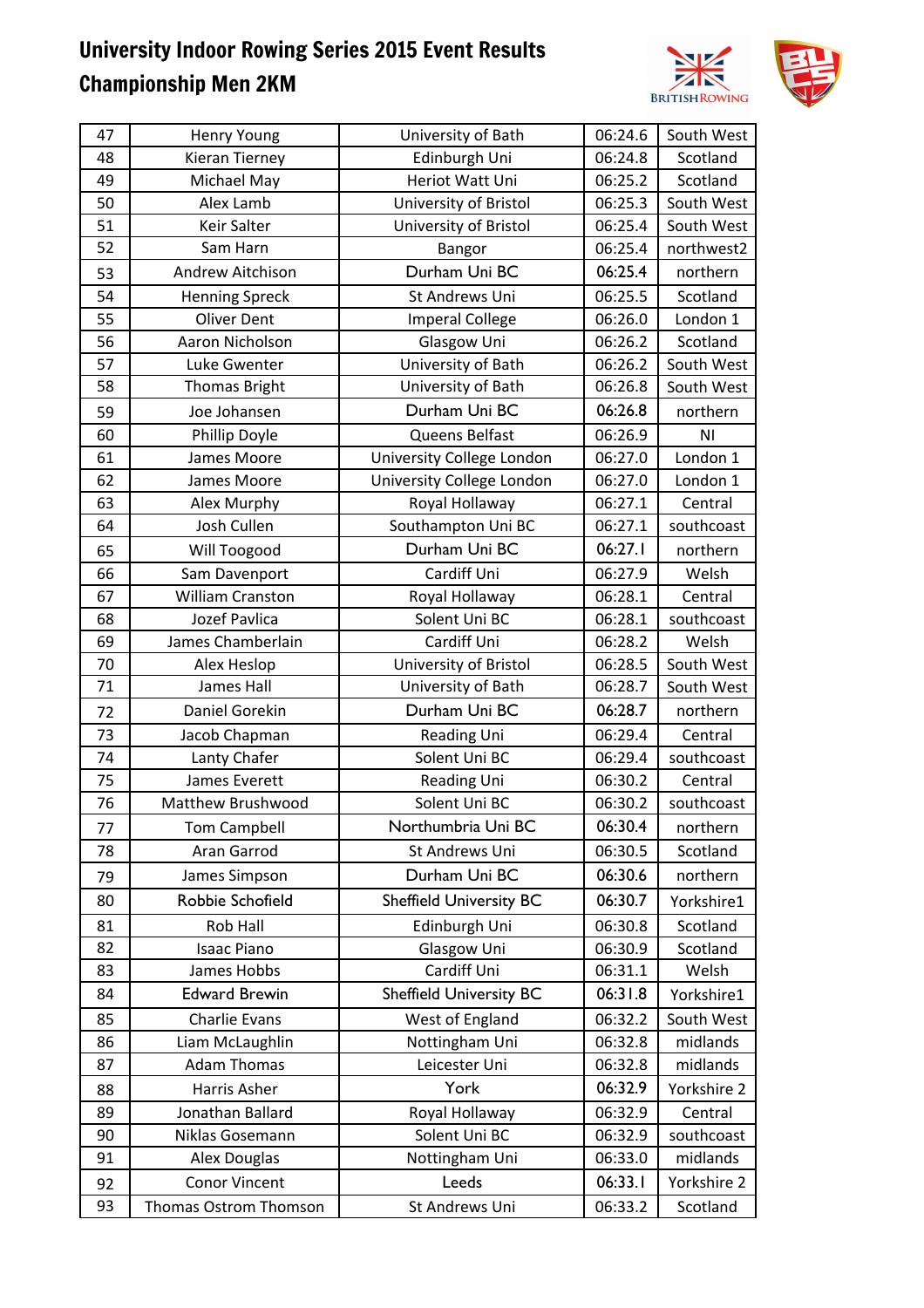

| 94  | Benjamin Pickford       | University of Bath      | 06:33.4 | South West     |
|-----|-------------------------|-------------------------|---------|----------------|
| 95  | Harry Shimmin           | University of Bath      | 06:34.1 | South West     |
| 96  | Jonny Gorner            | University of Bristol   | 06:34.3 | South West     |
| 97  | Ryan Urquart            | Queens Belfast          | 06:34.7 | N <sub>l</sub> |
| 98  | Matt Kemp               | Durham Uni BC           | 06:35.0 | northern       |
| 99  | Jack Newby              | York                    | 06:35.3 | Yorkshire 2    |
| 100 | <b>Connor Cockerill</b> | Liverpool               | 06:35.3 | northwest2     |
| 101 | Hans Leganger Fjell     | Strathclyde Uni         | 06:35.5 | Scotland       |
| 102 | Matt Fox                | Lancaster               | 06:35.9 | northwest2     |
| 103 | <b>Oscar Nick</b>       | St Andrews Uni          | 06:36.2 | Scotland       |
| 104 | Euan Geenop             | Heriot Watt Uni         | 06:36.2 | Scotland       |
| 105 | <b>Ed Stracey</b>       | Nottingham Trent Uni    | 06:36.2 | midlands       |
| 106 | Robert Bonham           | West of England         | 06:36.6 | South West     |
| 107 | <b>Fabien Mitchell</b>  | East London             | 06:36.6 | Central        |
| 108 | Max Bradbury            | Portsmouth Uni BC       | 06:36.6 | southcoast     |
| 109 | Nate Risser             | Durham Uni BC           | 06:36.6 | northern       |
| 110 | Finlay Watson           | Edinburgh Uni           | 06:36.7 | Scotland       |
| 111 | <b>Isaac Phillips</b>   | Cardiff Uni             | 06:36.9 | Welsh          |
| 112 | <b>Thomas Burnell</b>   | <b>Imperal College</b>  | 06:37.0 | London 1       |
| 113 | Josh Shelton            | <b>Imperal College</b>  | 06:37.0 | London 1       |
| 114 | <b>Michael Guilbert</b> | Glasgow Uni             | 06:37.2 | Scotland       |
| 115 | <b>Tom Clark</b>        | University of Bristol   | 06:37.5 | South West     |
| 116 | Alex Jacobs             | West of England         | 06:37.5 | South West     |
| 117 | Harry Rosen             | University of Bristol   | 06:37.6 | South West     |
| 118 | George Appleby          | Nottingham Uni          | 06:37.6 | midlands       |
| 119 | <b>Richard Hamer</b>    | Lancaster               | 06:37.9 | northwest2     |
| 120 | Adam Swain              | Nottingham Trent Uni    | 06:38.0 | midlands       |
| 121 | Will Houghton           | Leeds                   | 06:38.1 | Yorkshire 2    |
| 122 | Henry Jones             | University of Bath      | 06:38.5 | South West     |
| 123 | <b>Tom Young</b>        | Edinburgh Uni           | 06:38.6 | Scotland       |
| 124 | Liam Holmes             | Sheffield University BC | 06:39.0 | Yorkshire1     |
| 125 | Ryan Cunningham         | Durham Uni BC           | 06:39.0 | northern       |
| 126 | <b>Thomas Stace</b>     | University of Bath      | 06:39.4 | South West     |
| 127 | <b>Tom Clarke</b>       | Bangor                  | 06:39.4 | northwest2     |
| 128 | Chris Libby             | Leicester Uni           | 06:39.6 | midlands       |
| 129 | <b>Jack Heaver</b>      | Uni of Gloucestershire  | 06:39.6 | Welsh          |
| 130 | Charlie Parker          | University of Bath      | 06:39.9 | South West     |
| 131 | <b>William Ford</b>     | Royal Hollaway          | 06:40.0 | Central        |
| 132 | James Tepper            | Southampton Uni BC      | 06:40.0 | southcoast     |
| 133 | Harry Grasson           | Surrey Uni BC           | 06:40.2 | london2        |
| 134 | <b>Gerard Gallagher</b> | Glasgow Uni             | 06:40.3 | Scotland       |
| 135 | David Bierne            | Queens Belfast          | 06:40.4 | N <sub>1</sub> |
| 136 | Yener Karaca            | Surrey Uni BC           | 06:40.4 | london2        |
| 137 | Nick Sargeantson        | West of England         | 06:40.8 | South West     |
| 138 | Fabio Albertani         | <b>Imperal College</b>  | 06:41.0 | London 1       |
| 139 | <b>Thomas Hall</b>      | <b>Imperal College</b>  | 06:41.0 | London 1       |
| 140 | Denis Bradulin          | Durham Uni BC           | 06:41.2 | northern       |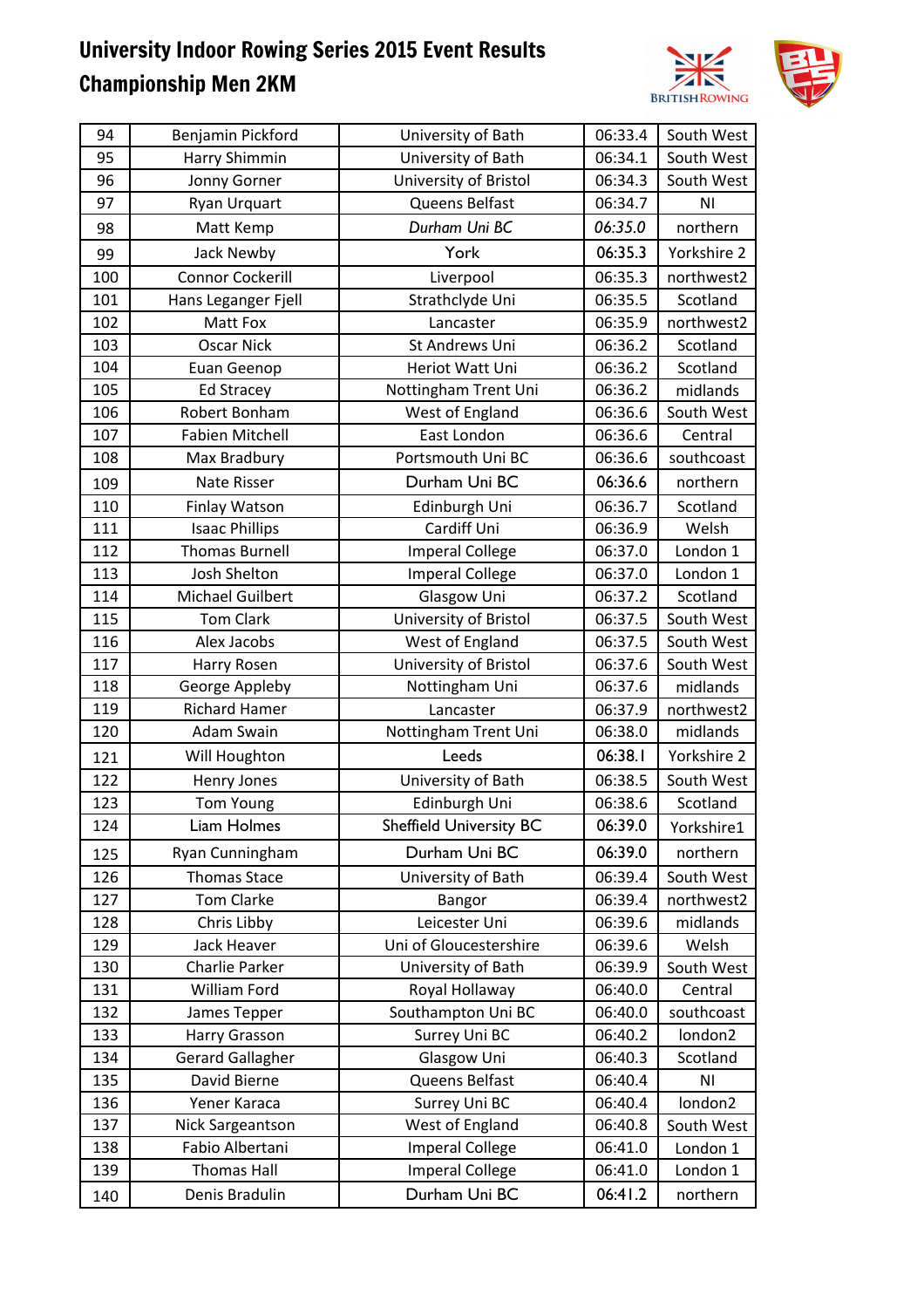

| 141 | <b>Steven Dumont</b>   | Leicester Uni                  | 06:41.3 | midlands    |
|-----|------------------------|--------------------------------|---------|-------------|
| 142 | Will Lingfield         | West of England                | 06:41.6 | South West  |
| 143 | <b>Brennen Taylor</b>  | Glasgow Uni                    | 06:41.8 | Scotland    |
| 144 | Calum Young            | Strathclyde Uni                | 06:41.9 | Scotland    |
| 145 | Wilf Scott             | University of Bristol          | 06:41.9 | South West  |
| 146 | Harry robins           | University College London      | 06:42.0 | London 1    |
| 147 | Harry robins           | University College London      | 06:42.0 | London 1    |
| 148 | Sebastian Brice        | University of Bath             | 06:42.2 | South West  |
| 149 | James Brown            | Nottingham Trent Uni           | 06:42.7 | midlands    |
| 150 | Joshua Walker          | Liverpool                      | 06:43.0 | northwest2  |
| 151 | <b>Alfred Cole</b>     | Royal Hollaway                 | 06:43.7 | Central     |
| 152 | George Casillas Delury | Portsmouth Uni BC              | 06:43.7 | southcoast  |
| 153 | Louis Fox              | <b>Sheffield University BC</b> | 06:43.8 | Yorkshire1  |
| 154 | Monty Pilkington       | York                           | 06:43.9 | Yorkshire 2 |
| 155 | <b>Michael Steel</b>   | <b>Sheffield University BC</b> | 06:44.4 | Yorkshire1  |
| 156 | Callum Jones           | West of England                | 06:44.5 | South West  |
| 157 | <b>Ben Peters</b>      | <b>Sheffield University BC</b> | 06:44.5 | Yorkshire1  |
| 158 | <b>Conor Steeds</b>    | Glasgow Uni                    | 06:44.7 | Scotland    |
| 159 | James Palmer           | <b>Sheffield University BC</b> | 06:45.0 | Yorkshire1  |
| 160 | Sil Boedi              | Edinburgh Uni                  | 06:45.2 | Scotland    |
| 161 | Michael Ludden         | <b>Sheffield University BC</b> | 06:45.3 | Yorkshire1  |
| 162 | Alex Kay               | <b>Hull University BC</b>      | 06:45.4 | Yorkshire1  |
| 163 | <b>Richard Dawidek</b> | <b>Sheffield University BC</b> | 06:45.9 | Yorkshire1  |
| 164 | <b>Vitaliy Delve</b>   | <b>Imperal College</b>         | 06:46.0 | London 1    |
| 165 | Oliver Schwertfeger    | Cardiff Uni                    | 06:46.0 | Welsh       |
| 166 | William Parkinson      | Edinburgh Uni                  | 06:46.3 | Scotland    |
| 167 | Matt Trapp             | Cardiff Uni                    | 06:46.3 | Welsh       |
| 168 | Jake Dixon             | Reading Uni                    | 06:46.6 | Central     |
| 169 | <b>Jake Farrell</b>    | Southampton Uni BC             | 06:46.6 | southcoast  |
| 170 | <b>Robin Steward</b>   | Mayflower Offshore RC          | 06:46.7 | South West  |
| 171 | Ross Taylor            | St Andrews Uni                 | 06:46.8 | Scotland    |
| 172 | John Smith             | Bangor                         | 06:46.8 | northwest2  |
| 173 | <b>Tom Galliano</b>    | Nottingham Trent Uni           | 06:46.9 | midlands    |
| 174 | Lawrie Cate            | Nottingham Uni                 | 06:46.9 | midlands    |
| 175 | Leon Ramzews           | Cardiff Uni                    | 06:47.0 | Welsh       |
| 176 | David McGivern         | <b>Sheffield University BC</b> | 06:47.1 | Yorkshire1  |
| 177 | Lawrence Jones         | <b>Imperal College</b>         | 06:48.0 | London 1    |
| 178 | Ben Mckinlay           | Strathclyde Uni                | 06:48.2 | Scotland    |
| 179 | <b>Matthew Lees</b>    | York                           | 06:48.2 | Yorkshire 2 |
| 180 | Marcus Barker          | Uni of Gloucestershire         | 06:49.0 | Welsh       |
| 181 | Matthew Allen          | <b>Sheffield University BC</b> | 06:49.2 | Yorkshire1  |
| 182 | Rob Cree               | <b>British Rowing</b>          | 06:49.3 | Yorkshire1  |
| 183 | Iain McLaughlin        | Glasgow Uni                    | 06:49.4 | Scotland    |
| 184 | <b>Ben Childs</b>      | Cardiff Uni                    | 06:49.4 | Welsh       |
| 185 | Coner Anderson         | West of England                | 06:49.5 | South West  |
| 186 | Mark Woodward          | Leeds Beckett                  | 06:50.1 | Yorkshire 2 |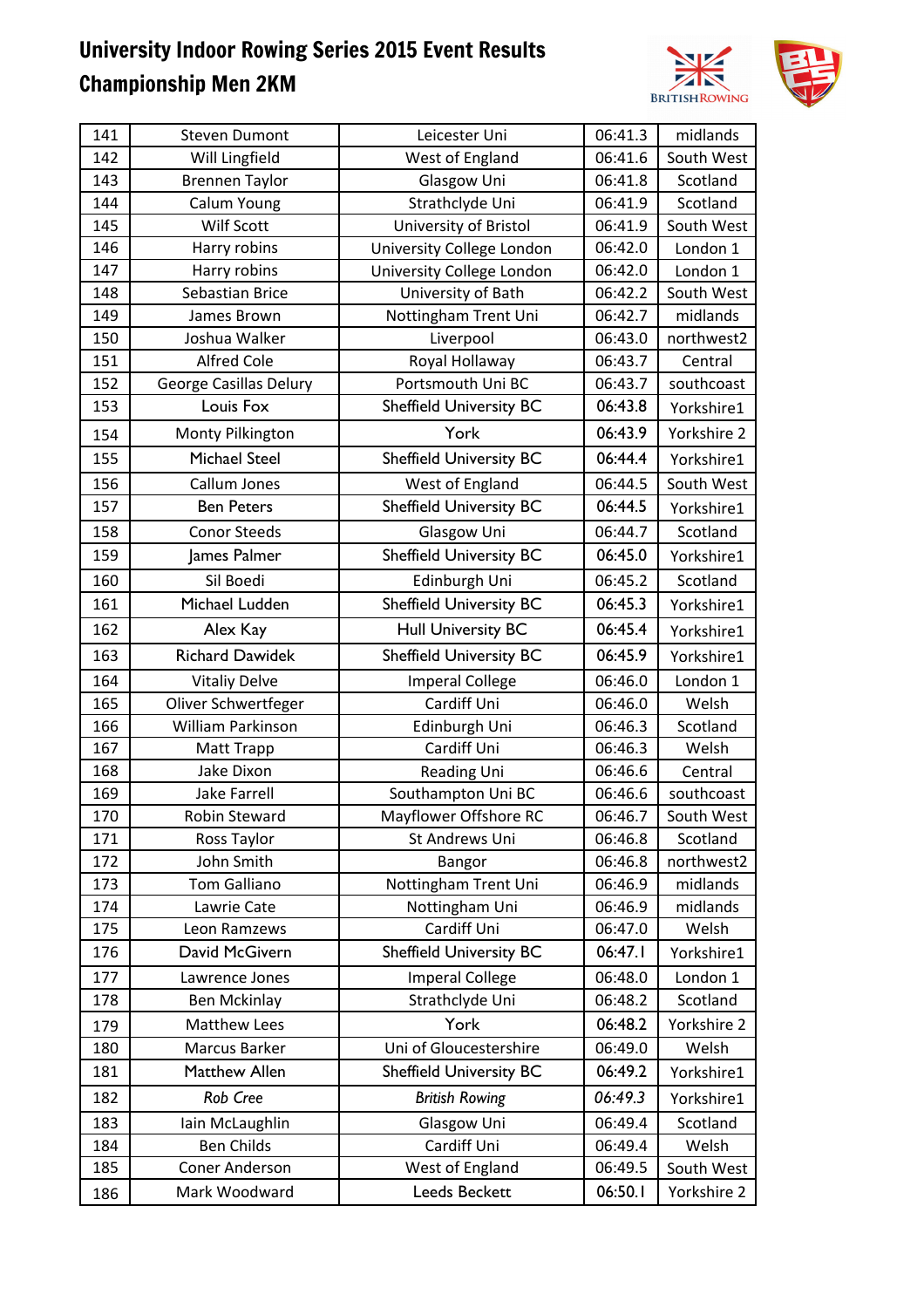

| 187 | James Walker             | Derby Uni                      | 06:50.1 | midlands    |
|-----|--------------------------|--------------------------------|---------|-------------|
| 188 | John Walker              | Durham Uni BC                  | 06:50.2 | northern    |
| 189 | Michal Dzieweczynski     | Durham Uni BC                  | 06:50.2 | northern    |
| 190 | Gideon Bramble           | <b>Hull University BC</b>      | 06:50.3 | Yorkshire1  |
| 191 | Dan Linger               | St Andrews Uni                 | 06:50.6 | Scotland    |
| 192 | James Doleman            | Loughborough Uni               | 06:50.7 | midlands    |
| 193 | Mark Portnoi             | University College London      | 06:51.0 | London 1    |
| 194 | Mark Portnoi             | University College London      | 06:51.0 | London 1    |
| 195 | <b>Jacob Darrall</b>     | Glasgow Uni                    | 06:51.3 | Scotland    |
| 196 | Henry Macdonald          | University of Bristol          | 06:51.6 | South West  |
| 197 | <b>Michael Dawes</b>     | Reading Uni                    | 06:51.6 | Central     |
| 198 | Peter Kille              |                                | 06:51.6 | southcoast  |
| 199 | <b>Patrick Swaile</b>    | Queens Belfast                 | 06:52.0 | ΝI          |
| 200 | Sam Stronge              | Salford                        | 06:52.0 | northwest2  |
| 201 | Alex Howe                | Cardiff Uni                    | 06:52.3 | Welsh       |
| 202 | Sam Thompson             | Lancaster                      | 06:52.6 | northwest2  |
| 203 | <b>Tristan Brown</b>     | Durham Uni BC                  | 06:53.1 | northern    |
| 204 | Callum Gibson            | Leicester Uni                  | 06:53.3 | midlands    |
| 205 | Jimmy Watson             | West of England                | 06:53.6 | South West  |
| 206 | James Greenwell          | York                           | 06:53.8 | Yorkshire 2 |
| 207 | David Welch              | Derby Uni                      | 06:53.9 | midlands    |
| 208 | <b>Ben Soni</b>          | Leeds                          | 06:54.9 | Yorkshire 2 |
| 209 | Johnny Davies            | Cardiff Uni                    | 06:55.2 | Welsh       |
| 210 | Finn Joynson             | Lancaster                      | 06:55.5 | northwest2  |
| 211 | <b>Charlie Watts</b>     | Sheffield Hallam University BC | 06:55.6 | Yorkshire1  |
| 212 | Alfie Young              | <b>Bradford</b>                | 06:55.8 | Yorkshire 2 |
| 213 | Olli Lunt                | West of England                | 06:56.0 | South West  |
| 214 | Peter Goon               | Cardiff Uni                    | 06:56.1 | Welsh       |
| 215 | George Webb              | Cardiff Uni                    | 06:56.5 | Welsh       |
| 216 | <b>Samuel Cottrell</b>   | Liverpool                      | 06:56.7 | northwest2  |
| 217 | Jamie Bowden             | Cardiff Uni                    | 06:56.8 | Welsh       |
| 218 | Maciej Caputa            | Cardiff Uni                    | 06:56.8 | Welsh       |
| 219 | Will Pemberton           | York                           | 06:57.1 | Yorkshire 2 |
| 220 | <b>Brad Simmons</b>      | York St John University BC     | 06:57.1 | Yorkshire1  |
| 221 | Gareth Streeter          | <b>Sheffield University BC</b> | 06:57.2 | Yorkshire1  |
| 222 | Adam Greenhalgh          | Cardiff Uni                    | 06:57.2 | Welsh       |
| 223 | Calum O'Keefe            | <b>Sheffield University BC</b> | 06:57.3 | Yorkshire1  |
| 224 | Thomas McDonagh          | <b>Sheffield University BC</b> | 06:57.8 | Yorkshire1  |
| 225 | <b>Oliver Montgomery</b> | York                           | 06:58.7 | Yorkshire 2 |
| 226 | Samuel Barke             | Liverpool                      | 06:58.7 | northwest2  |
| 227 | Chris Parnell            | Sheffield Hallam University BC | 06:58.9 | Yorkshire1  |
| 228 | Niall Stevenson          | Queens Belfast                 | 06:59.1 | ΝI          |
| 229 | Max Lenzer               | Cardiff Uni                    | 06:59.1 | Welsh       |
| 230 | Jack Appleyard           | <b>Sheffield University BC</b> | 06:59.2 | Yorkshire1  |
| 231 | Ben Lapham               | Nottingham Uni                 | 06:59.2 | midlands    |
| 232 | Nick Shorten             | <b>Sheffield University BC</b> | 06:59.3 | Yorkshire1  |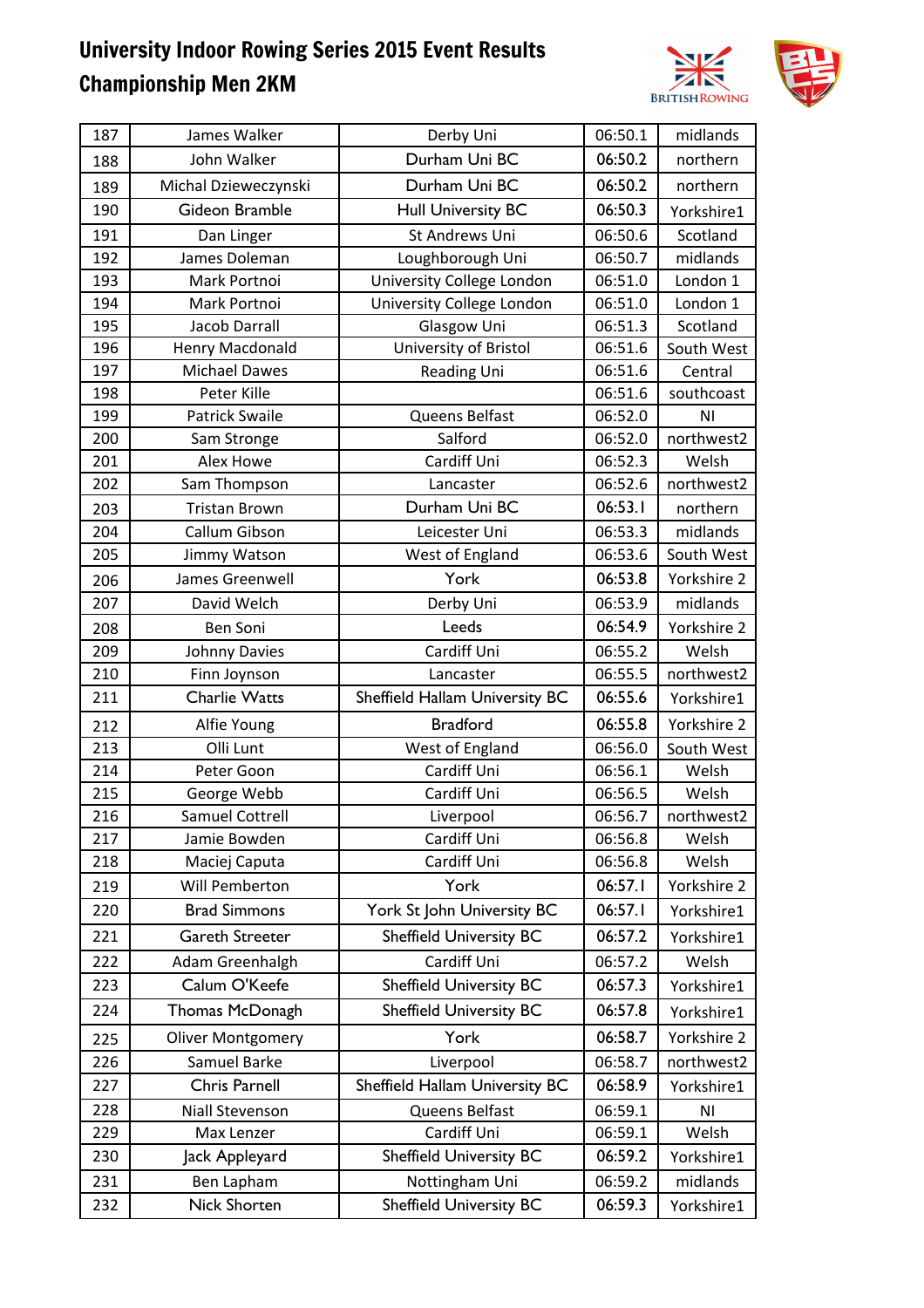

| 233 | Claudius Dichtl         | <b>Sheffield University BC</b> | 06:59.4 | Yorkshire1  |
|-----|-------------------------|--------------------------------|---------|-------------|
| 234 | <b>Harry Perry</b>      | Cardiff Uni                    | 06:59.4 | Welsh       |
| 235 | Joe Baldwin             | <b>Sheffield University BC</b> | 06:59.8 | Yorkshire1  |
| 236 | Paul Lietar             | <b>Imperal College</b>         | 07:00.0 | London 1    |
| 237 | Connor Jones            | Sheffield Hallam University BC | 07:00.6 | Yorkshire1  |
| 238 | <b>Elliot Button</b>    | Leicester Uni                  | 07:00.6 | midlands    |
| 239 | George Tyler            | Nottingham Trent Uni           | 07:01.1 | midlands    |
| 240 | <b>Matthew Ringer</b>   | Lancaster                      | 07:02.0 | northwest2  |
| 241 | Joe Wigmore             | Nottingham Trent Uni           | 07:02.4 | midlands    |
| 242 | Jonny Day               | <b>Bradford</b>                | 07:02.8 | Yorkshire 2 |
| 243 | Mirza Murtic            | Strathclyde Uni                | 07:03.0 | Scotland    |
| 244 | <b>Duncan McCririck</b> | <b>Sheffield University BC</b> | 07:03.1 | Yorkshire1  |
| 245 | Jasper Cattell          | University of Bristol          | 07:03.4 | South West  |
| 246 | <b>Gregor Arbuckle</b>  | Glasgow Uni                    | 07:03.7 | Scotland    |
| 247 | <b>Steven Cottrel</b>   | London South Bank university   | 07:05.5 | london2     |
| 248 | <b>Tom Hillier</b>      | York                           | 07:05.8 | Yorkshire 2 |
| 249 | Ollie Knight            | Lancaster                      | 07:06.1 | northwest2  |
| 250 | Harry Smallman          | Cardiff Uni                    | 07:06.3 | Welsh       |
| 251 | Alex Burnett            | Uni of Gloucestershire         | 07:06.4 | Welsh       |
| 252 | Ethan O'Loughlin        | <b>Hull University BC</b>      | 07:07.2 | Yorkshire1  |
| 253 | <b>Alex Rose</b>        | York                           | 07:07.3 | Yorkshire 2 |
| 254 | Ross Blunsden           | Cardiff Uni                    | 07:07.3 | Welsh       |
| 255 | Tom Waplington          | Sheffield Hallam University BC | 07:07.8 | Yorkshire1  |
| 256 | Paul Bley               | University College London      | 07:08.0 | London 1    |
| 257 | Mark Woosey             | York                           | 07:08.0 | Yorkshire 2 |
| 258 | Paul Bley               | University College London      | 07:08.0 | London 1    |
| 259 | Lewis Carey             | Solent Uni BC                  | 07:08.5 | southcoast  |
| 260 | Dan Griffiths           | Cardiff Uni                    | 07:08.9 | Welsh       |
| 261 | James Maddocks          | Cardiff Uni                    | 07:08.9 | Welsh       |
| 262 | Tom Norton              | Cardiff Uni                    | 07:09.1 | Welsh       |
| 263 | <b>Tom Middlehurst</b>  | Bangor                         | 07:09.4 | northwest2  |
| 264 | Declan Gilmore          | Lancaster                      | 07:09.6 | northwest2  |
| 265 | Nick Edwards            | <b>Hull University BC</b>      | 07:11.5 | Yorkshire1  |
| 266 | Dec McHugh              | Hull University BC             | 07:12.2 | Yorkshire1  |
| 267 | Qing Sun                | <b>Bradford</b>                | 07:12.8 | Yorkshire 2 |
| 268 | Sam Hardie              | <b>Hull University BC</b>      | 07:14.2 | Yorkshire1  |
| 269 | George Meehan           | <b>Sheffield University BC</b> | 07:14.7 | Yorkshire1  |
| 270 | George Meehan           | <b>Sheffield University BC</b> | 07:14.7 | Yorkshire1  |
| 271 | Joshua Roberts          | Liverpool                      | 07:15.3 | northwest2  |
| 272 | Chris Radbone           | Cardiff Uni                    | 07:15.4 | Welsh       |
| 273 | Alex Totty              | Sheffield Hallam University BC | 07:18.0 | Yorkshire1  |
| 274 | Charlie Aulsebrook      | <b>Sheffield University BC</b> | 07:18.1 | Yorkshire1  |
| 275 | Joe Conroy              | Cardiff Uni                    | 07:18.1 | Welsh       |
| 276 | Thomas Tyler            | <b>Sheffield University BC</b> | 07:19.2 | Yorkshire1  |
| 277 | Laurie Ridsdill Smith   | <b>Sheffield University BC</b> | 07:19.2 | Yorkshire1  |
|     |                         |                                |         |             |